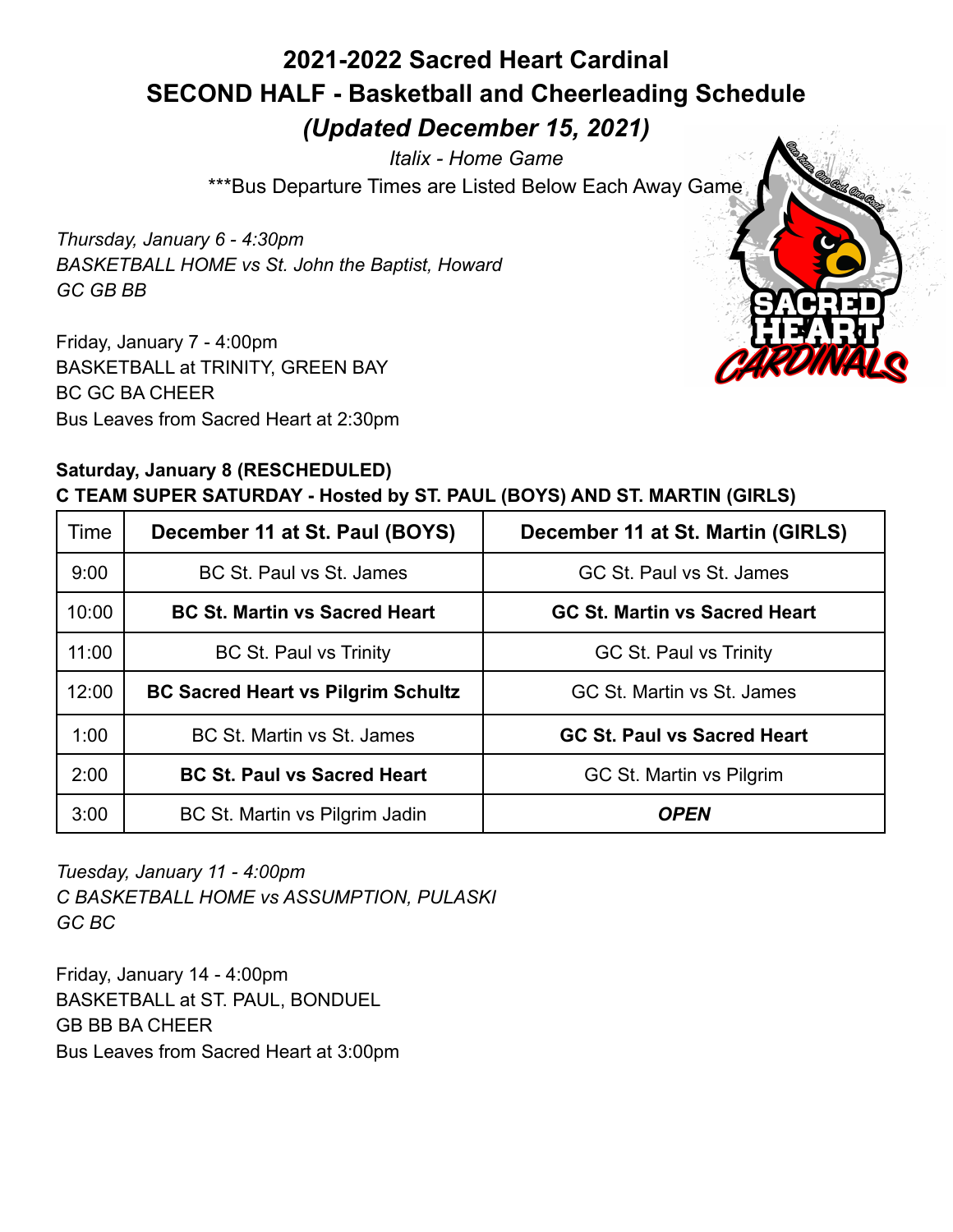#### **Saturday, January 15 C TEAM SUPER SATURDAY - Hosted BY SACRED HEART AND ST. JAMES**

| Time  | January 15 at SH                        | <b>January 15 at St. James</b>  |
|-------|-----------------------------------------|---------------------------------|
| 9:00  | <b>GC Sacred Heart vs Trinity</b>       | GC St. James vs Pilgrim         |
| 10:00 | <b>BC Sacred Heart vs Trinity</b>       | BC St. James vs Pilgrim Schultz |
| 11:00 | <b>GC Sacred Heart vs Pilgrim</b>       | GC St. James vs Trinity         |
| 12:00 | <b>BC Sacred Heart vs Pilgrim Jadin</b> | BC St. James vs Trinity         |
| 1:00  | <b>GC Sacred Heart vs St. Paul</b>      | GC St. James vs St. Martin      |
| 2:00  | <b>BC Sacred Heart vs St. Paul</b>      | BC St. James vs St. Martin      |

Monday, January 17 - 4:00pm GIRLS BASKETBALL at ST. JAMES, SHAWANO GC GB Students will walk with Mr. Marohl at 3:25pm

Thursday, January 20 - 4:00pm BOYS BASKETBALL at ST. JAMES, SHAWANO BC BB BA CHEER Students will walk with Mr. Marohl at 3:25pm

**January 21-22 8TH ANNUAL TOURNAMENT OF CELEBRATION - Hosted by Sacred Heart GIRLS TOURNAMENT SACRED HEART GIRLS A IS THE HOST TEAM**



## **Saturday, January 22 C TEAM SUPER SATURDAY - HOSTED BY TRINITY AND PILGRIM**

| Time  | January 22 at Pilgrim                | <b>January 22 at Trinity</b>    |
|-------|--------------------------------------|---------------------------------|
| 9:00  | BC Pilgrim Schultz vs St. Martin     | <b>OPEN</b>                     |
| 10:00 | GC Pilgrim vs St. Martin             | <b>GC Trinity vs St. Paul</b>   |
| 11:00 | BC Pilgrim Jadin vs St. Martin       | <b>BC Trinity vs St. Paul</b>   |
| 12:00 | <b>GC Sacred Heart vs St. Martin</b> | GC St. James vs St. Paul        |
| 1:00  | <b>BC Sacred Heart vs St. Martin</b> | BC St. James vs St. Paul        |
| 2:00  | GC Pilgrim vs St. Paul               | GC Trinity vs St. Martin        |
| 3:00  | BC Pilgrim Schultz vs St. Paul       | <b>BC Trinity vs St. Martin</b> |